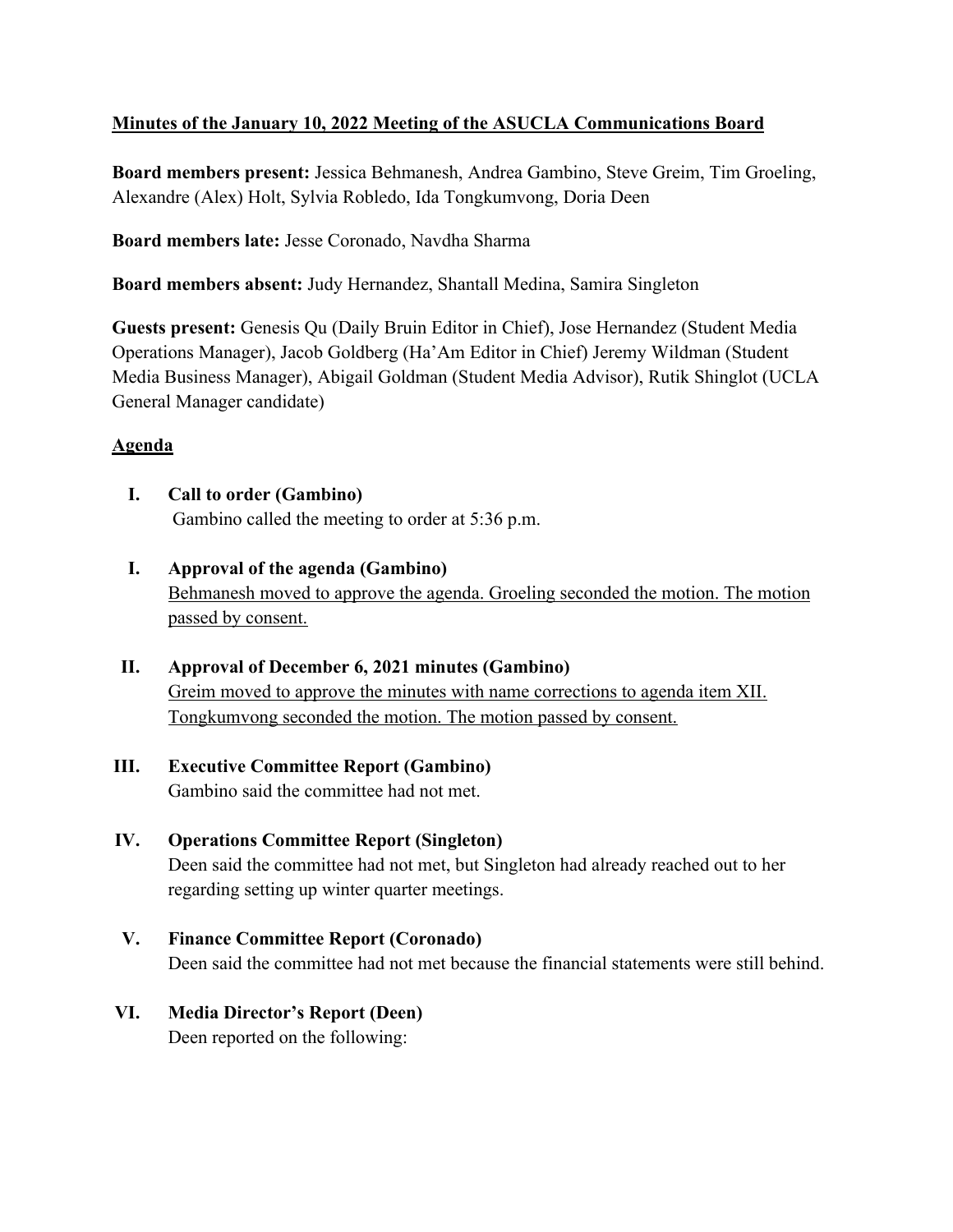#### *Newsmagazine Posts per Week*

Deen shared newsmagazine posts for finals week and winter break. She also showed the summary for fall quarter posts. All newsmagazines had published, but some were under the one article per week average due to them being short staffed.

#### *Recruitment*

Deen said that winter quarter recruitment was up 131% to last year's winter quarter recruitment. Overall, there were 496 applicants, and last year there were 215. Some of the largest applicant increases were from UCLA Radio (117), BruinLife (65), and Daily Bruin (58).

#### *October Net Revenue*

Deen said the financial statements had been recently published, and since she had already previously reported on the revenue and expenses, she wanted to report the net revenue for the month. There was a net loss of  $\langle $12,490 \rangle$ , and budgeted net loss was  $\langle $4,627 \rangle$ leaving us <\$7,863> (170%) under budget. The year-to-date net revenue was a loss of  $\langle$ \$18,546> but budgeted net revenue was a loss of  $\langle$ \$33,941> leaving us \$15,395 (145%) better than budget.

#### **VII. Public Comment (Gambino)**

Qu said he was happy to see recruitment numbers had increased from last year. He said the Daily Bruin decided to reduce print to once weekly during the first four weeks of this quarter (because classes were remote), and they've decided to increase it to twice per week instead of three times per week once classes resume in person. He said their other project included creating an internship database in collaboration with the Alumni Association. Groeling asked if there was an update on the USAC President's grievance. Qu said he had not heard anything. Deen said after her initial reply to the President, she reached out again to see if she wanted to move forward with the grievance, but she had not received a response. Qu said they were trying to secure footage to see if someone took all of the Prime magazines from some of the newspaper stands.

#### **New Business/Discussion Items**

## **VIII. November Preliminary Financial Statements (Deen)**

Deen said she thought she would have preliminary figures by the meeting, but none were available. She only had cash balances, and as of November cash stood at \$843,000, which was \$597,000 above policy.